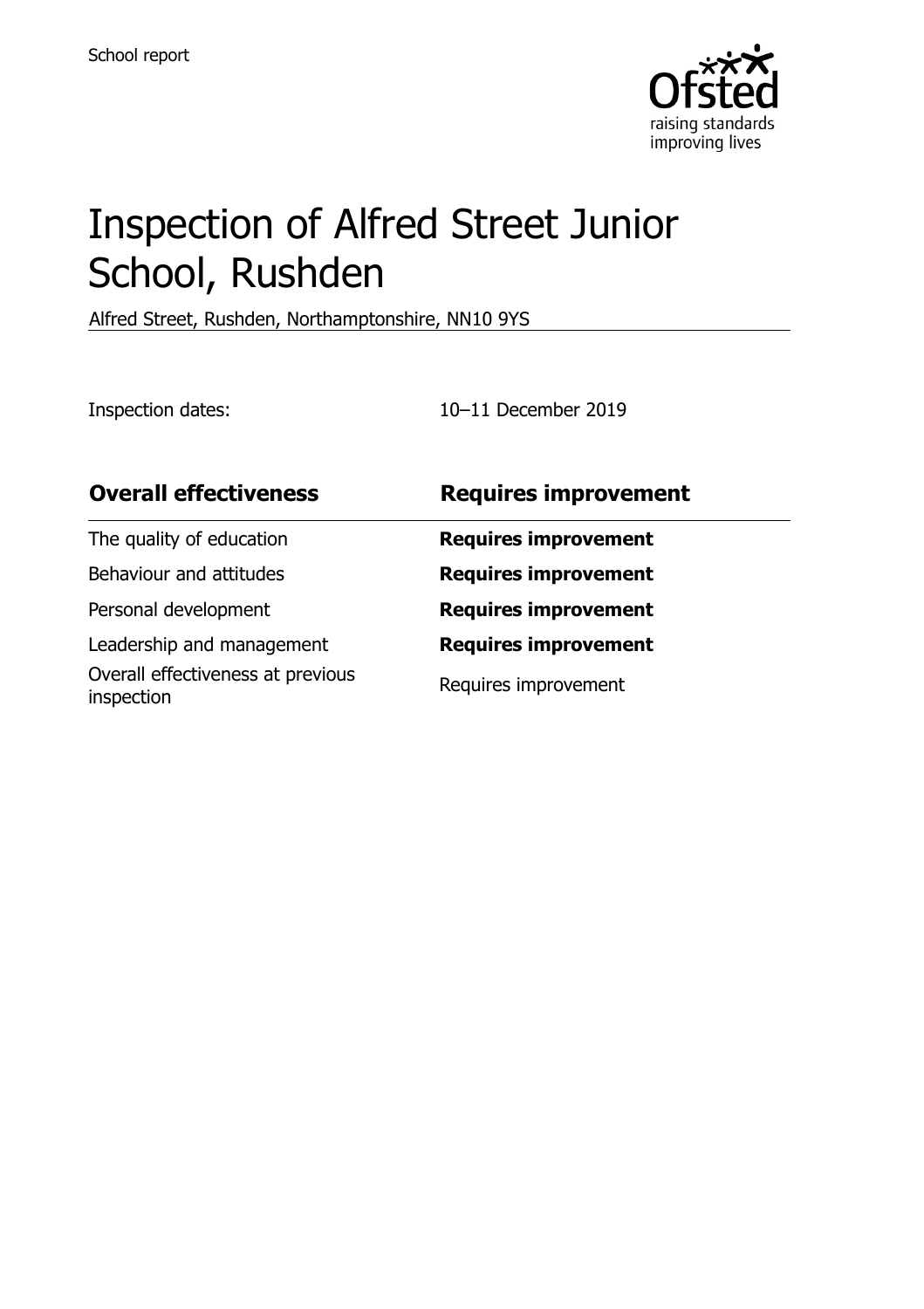

# **What is it like to attend this school?**

This is a welcoming school where most pupils enjoy learning. Leaders want pupils to achieve well. Teachers' expectations of what pupils should and can do are rising. Pupils are now reaching higher standards in some of their learning. This is not yet the case across all subjects, or for some pupils.

The school learning environment is stimulating and vibrant. Many pupils have positive attitudes towards their learning. Pupils told us that behaviour is improving. A few pupils with more complex needs sometimes disrupt the learning of others. Staff care for the pupils well and help them to keep safe. Pupils told us how they can talk with an adult if they have any worries. Most pupils feel that staff deal with bullying well when it does occur.

Staff set good examples and show pupils how to be respectful citizens. Pupils play and get on well together. Most pupils were friendly and polite towards us during the inspection. Pupils understand and follow the school's values. They take part in community activities. Pupils lay wreaths at the yearly memorial service. They also attend armed forces days and donate to local food banks.

#### **What does the school do well and what does it need to do better?**

Leaders have begun to design a suitable curriculum for mixed-aged classes. In 2019, Year 6 pupils achieved better in reading, writing and mathematics than pupils have done in the past. In all subjects, there is now a planned programme of what pupils need to know and be able to do. In some subjects there is a sensible order in which to teach new content. This is not the case in all subjects.

At times, teachers' knowledge and practice are not as strong as they should be. Pupils do not remember enough about what they have learned. Some pupils find it difficult to recall key information. Leaders are supporting teachers to better deliver the subject plans. Teachers are developing new assessment approaches. This is beginning to help them identify and fill gaps in pupils' learning.

Some pupils in Year 3 have weak reading skills. Leaders have introduced a new phonics programme and have trained staff to deliver it. It is too soon to know how effective the programme will be in improving pupils' early reading skills. The books which pupils read as part of this programme are well matched to the sounds they know. Most pupils told us that they enjoy reading. They make good use of the library and change their books often. Some pupils are not confident when discussing their reading or book choices.

Leaders have launched a new approach to writing this year. They have created longterm plans for what pupils should learn and be able to do. Although it is early days, the quality of pupils' writing is showing signs of improvement.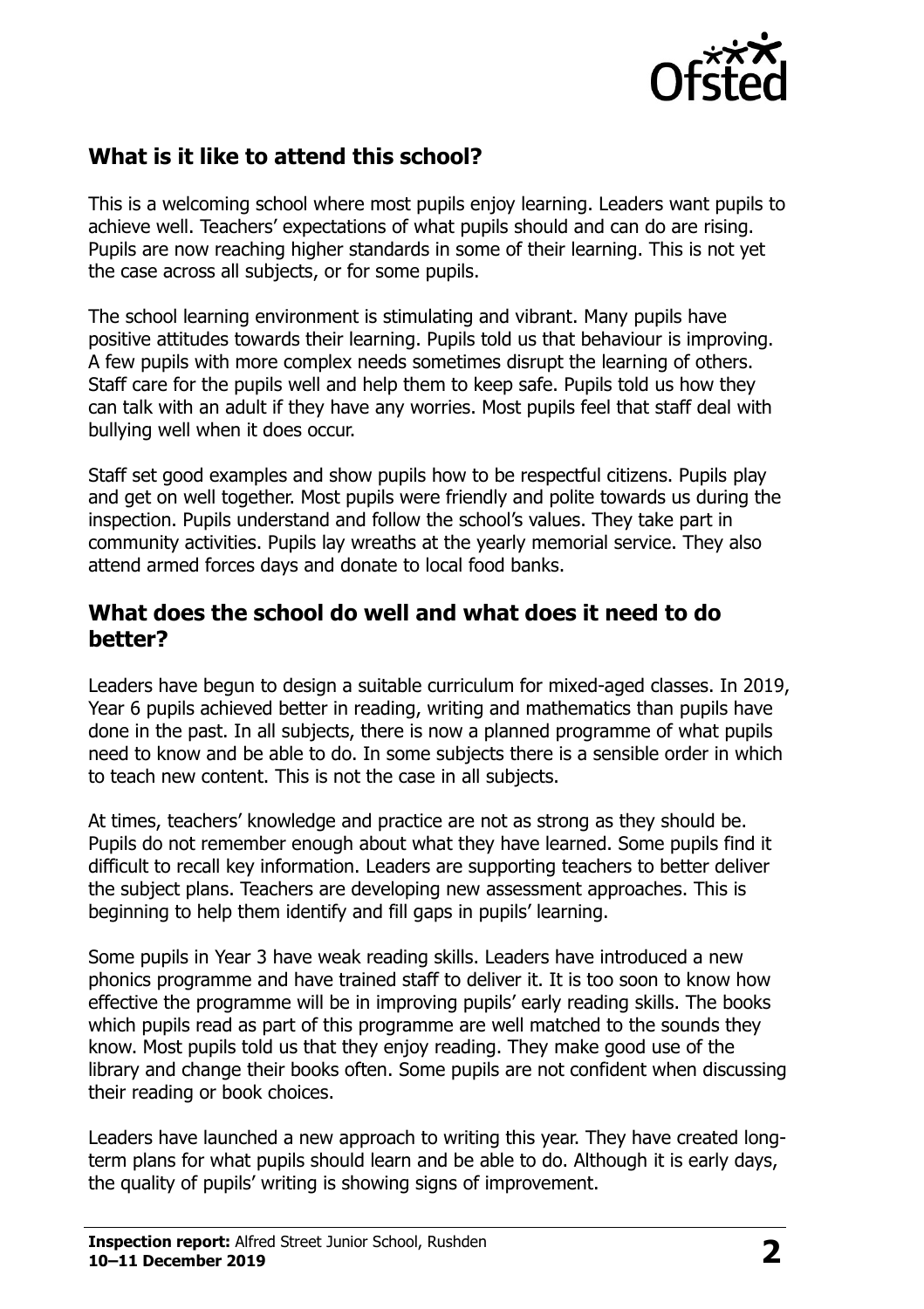

Most pupils behave well. Yet, some pupils behave in a way that disrupts the learning of others. Leaders are developing pupils' resilience and self-awareness. The outdoor adventure programme is supporting this well. Staff provide a good range of activities beyond the classroom. Pupils were eager to tell us about the knitting club. We also saw 'sports crew' pupils enjoying leading playtime games. Leaders prepare pupils for life in modern Britain. Pupils' understanding of the spiritual and cultural differences in the world is still developing.

Leaders do not provide pupils with special educational needs and/or disabilities (SEND) with enough support. Teachers do not adapt the curriculum to match the needs of these pupils as well as they should. Leaders do not ensure that pupils' improvement targets are precise enough. They do not check incidents of poor behaviour well enough to help some pupils improve their behaviour.

The local authority and a national leader in governance support the work of the school well. Leaders are working hard to get parents involved with their children's learning.

### **Safeguarding**

The arrangements for safeguarding are effective.

Leaders make the right checks on staff before they start work at the school. Staff are knowledgeable and understand current safeguarding guidance and procedures. Pupils learn how to keep themselves safe. The school's personal, social, health and economic education programme contributes well to this. Pupils have the confidence to talk to staff if they have a problem. Staff are vigilant in looking out for signs that a pupil may be at risk. Leaders respond well to any concerns reported. They are diligent in following up these concerns and make sure that pupils get the support they need.

# **What does the school need to do to improve?**

# **(Information for the school and appropriate authority)**

- The full curriculum is not sufficiently well developed to build pupils' knowledge. Pupils do not gain enough knowledge in some subjects. Leaders should develop the subject plans they have started so that they build up pupils' knowledge and skills in a coherent and logical manner.
- Teachers do not consistently deliver the curriculum well. This includes their use of assessment to check on what pupils know and can remember. Some pupils do not learn as well as others do. Sometimes teachers do not meet pupils' learning needs as well as they should. Leaders should ensure that teachers have the knowledge and skills to deliver the planned curriculum. They should make sure that teachers follow the agreed subject plans. Leaders should develop teachers' use of assessment to check what pupils learn and remember.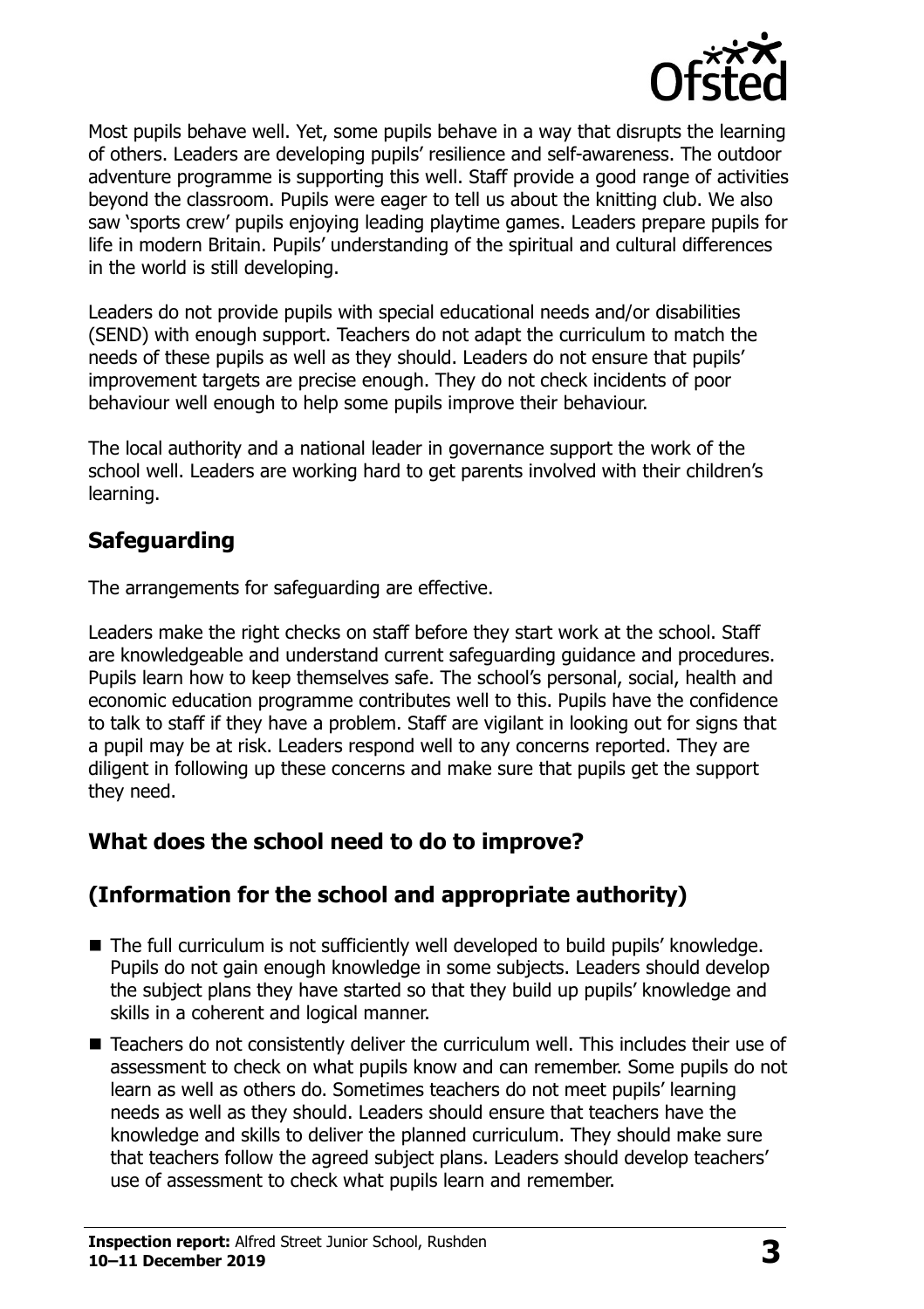

- Some pupils in Year 3 have weak reading skills. They do not catch up quickly enough. These pupils find it difficult to access the full curriculum. Leaders should build on what they have started in implementing the new phonics programme. They should ensure that pupils have the required reading knowledge to access the full range of subjects.
- Leaders have not paid enough attention to supporting pupils with SEND. Pupils with SEND do not achieve as well as they should across the curriculum. At times their behaviour disrupts the learning of other pupils. Leaders should ensure that pupils with SEND receive appropriate support to help them improve their behaviour and achieve well.

## **How can I feed back my views?**

You can use [Ofsted Parent View](http://parentview.ofsted.gov.uk/) to give Ofsted your opinion on your child's school, or to find out what other parents and carers think. We use Ofsted Parent View information when deciding which schools to inspect, when to inspect them and as part of their inspection.

The Department for Education has further *quidance* on how to complain about a school.

If you're not happy with the inspection or the report, you can [complain to Ofsted.](http://www.gov.uk/complain-ofsted-report)

#### **Further information**

You can search for [published performance information](http://www.compare-school-performance.service.gov.uk/) about the school.

In the report, '[disadvantaged pupils](http://www.gov.uk/guidance/pupil-premium-information-for-schools-and-alternative-provision-settings)' refers to those pupils who attract government pupil premium funding: pupils claiming free school meals at any point in the last six years and pupils in care or who left care through adoption or another formal route.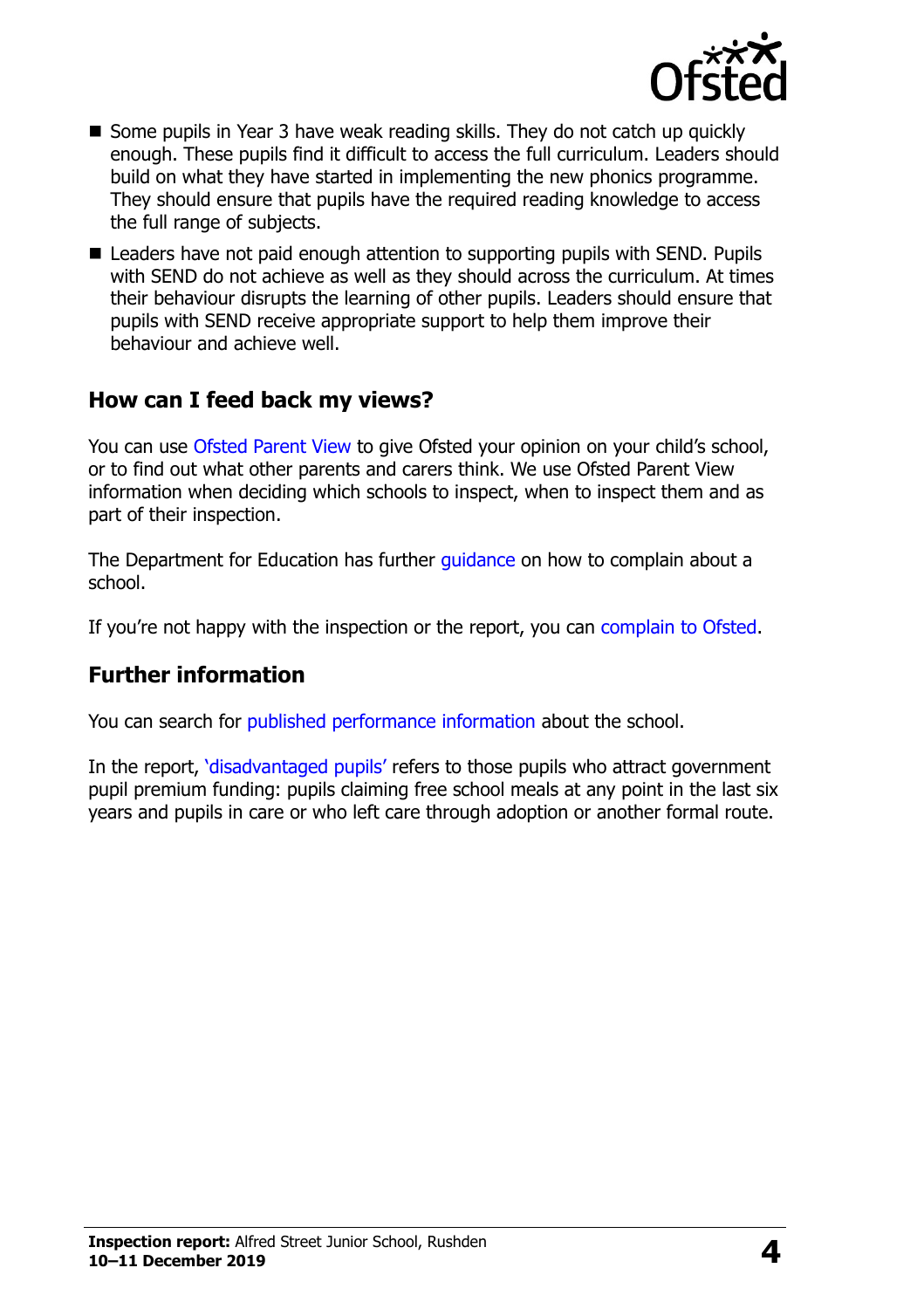

# **School details**

| Unique reference number             | 121857                     |
|-------------------------------------|----------------------------|
| Local authority                     | Northamptonshire           |
| <b>Inspection number</b>            | 10110043                   |
| <b>Type of school</b>               | <b>Junior</b>              |
| <b>School category</b>              | Community                  |
| Age range of pupils                 | 7 to 11                    |
| <b>Gender of pupils</b>             | Mixed                      |
| Number of pupils on the school roll | 122                        |
| <b>Appropriate authority</b>        | The governing body         |
| <b>Chair of governing body</b>      | Elizabeth Carr-Archer      |
| <b>Headteacher</b>                  | Kelly O'Connor             |
| <b>Website</b>                      | www.alfredstreetjunior.org |
| Date of previous inspection         | 27-28 June 2017            |

# **Information about this school**

Since the previous inspection a new headteacher has been appointed.

### **Information about this inspection**

We carried out this inspection under section 5 of the Education Act 2005.

- We held meetings with the headteacher, senior leaders and other staff. We met with four representatives of the governing body, including the acting chair of the governing body. We also spoke with a member of the local authority.
- We looked in detail at four subjects: reading, writing, science and history, to consider the quality of education. We visited lessons, some with leaders. We met with teachers, subject leaders and pupils, and looked at a sample of pupils' work. We also listened to pupils' reading and observed pupils at playtimes.
- We looked at a range of other documentation, including that relating to safeguarding, behaviour and attendance. We also looked at leaders' evaluation of the school's performance, and their planning documentation. We reviewed and considered the information on the school's website.
- We spoke with parents and considered their responses to Ofsted's online survey,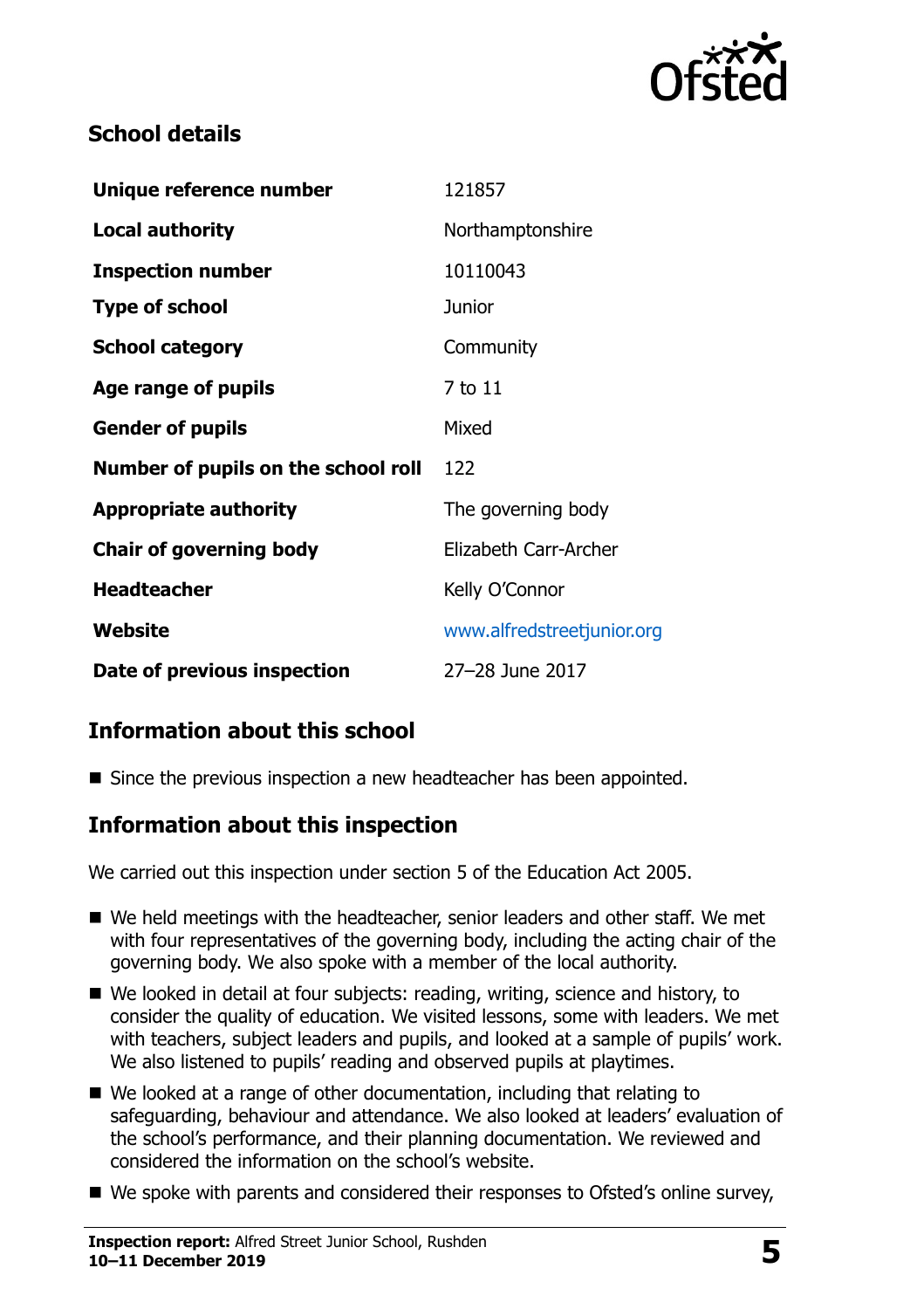

Ofsted Parent View, and the school's own surveys.

# **Inspection team**

Vondra Mays, lead inspector **Conservative Conservation** Ofsted Inspector

Caroline Evans **Caroline Evans Caroline Evans**